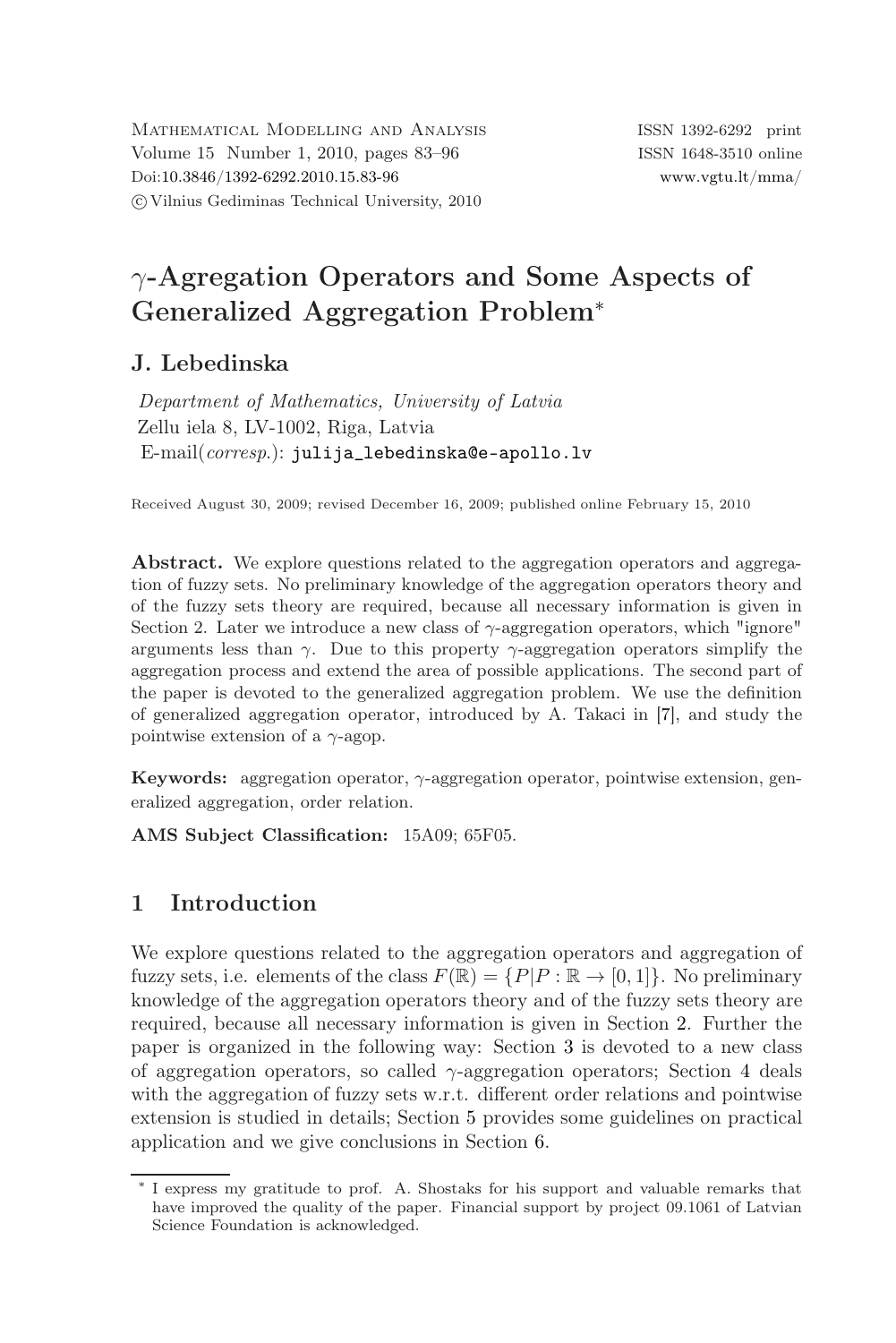### <span id="page-1-0"></span>2 Preliminaries

We provide basic knowledge of the aggregation operators (hereinafter for the brevity–agop) and fuzzy sets theory necessary for understanding the materials of the paper.

#### 2.1 Fundamentals on aggregation operators

Aggregation of several input values into a single output value is an indispensable tool not only of mathematics or physics, but also when studying different problems in engineering, economics and other fields of science. The problems of aggregation are very broad in general. We give only definition, examples and the main properties of agops which are needed for our work. For more information an interested reader can refer to e.g. [\[8\]](#page-13-2).

<span id="page-1-1"></span>DEFINITION 1. A mapping  $A : \bigcup_{n\in\mathbb{N}}[0,1]^n \to [0,1]$  is an agop on the unit interval if for every  $n \in \mathbb{N}$  the following conditions hold:

$$
(A1) \quad A(0, \ldots, 0) = 0, \quad (A2) \quad A(1, \ldots, 1) = 1,
$$
  

$$
(A3) \quad (\forall i = \overline{1, n}) \ (x_i \le y_i) \Rightarrow A(x_1, x_2, \ldots, x_n) \le A(y_1, y_2, \ldots, y_n).
$$

Conditions (A1) and (A2) are called boundary conditions, and they ensure that aggregation of completely bad (good) results will give the completely bad (good) output. Condition (A3) resembles the monotonicity property of A.

In general, the number of the input values to be aggregated is unknown, and therefore an agop can be presented as a family  $A = (A_{(n)})_{n \in \mathbb{N}}$ , where  $A_{(n)} = A|_{[0,1]^n}$ . Operators  $A_{(n)}$  and  $A_{(m)}$  for different n and m need not be related, i.e. given an operator  $A_{(n)}$  not always we can restore the form of  $A_{(m)}$ for an arbitrary  $n, m \in \mathbb{N}$ .

DEFINITION 2. An element  $x \in [0, 1]$  is called A-idempotent element whenever  $A_{(n)}(x,\ldots,x) = x, \forall n \in \mathbb{N}$ . A is called an idempotent agop if each  $x \in [0,1]$  is an idempotent element of A.

0 and 1 are trivial A-idempotent elements for an arbitrary agop.

DEFINITION 3. An agop  $A$  is called a symmetric agop if

$$
\forall n \in \mathbb{N}, \quad \forall x_1, \dots, x_n \in [0; 1]: A(x_1, \dots, x_n) = A(x_{\pi(1)}, \dots, x_{\pi(n)})
$$

for all permutations  $\pi = (\pi(1), \ldots, \pi(n))$  of  $(1, \ldots, n)$ .

A weighted mean  $A(x_1, \ldots, x_n) = \sum_{i=1}^n w_i x_i$ , where  $\sum_{i=1}^n w_i = 1$  is an example of a nonsymmetric agop.

DEFINITION 4. An agop  $A$  is associative if

$$
\forall n, m \in \mathbb{N}, \forall x_1, \dots, x_n, y_1, \dots, y_m \in [0; 1]:
$$
  

$$
A(x_1, \dots, x_n, y_1, \dots, y_m) = A(A(x_1, \dots, x_n), A(y_1, \dots, y_n)).
$$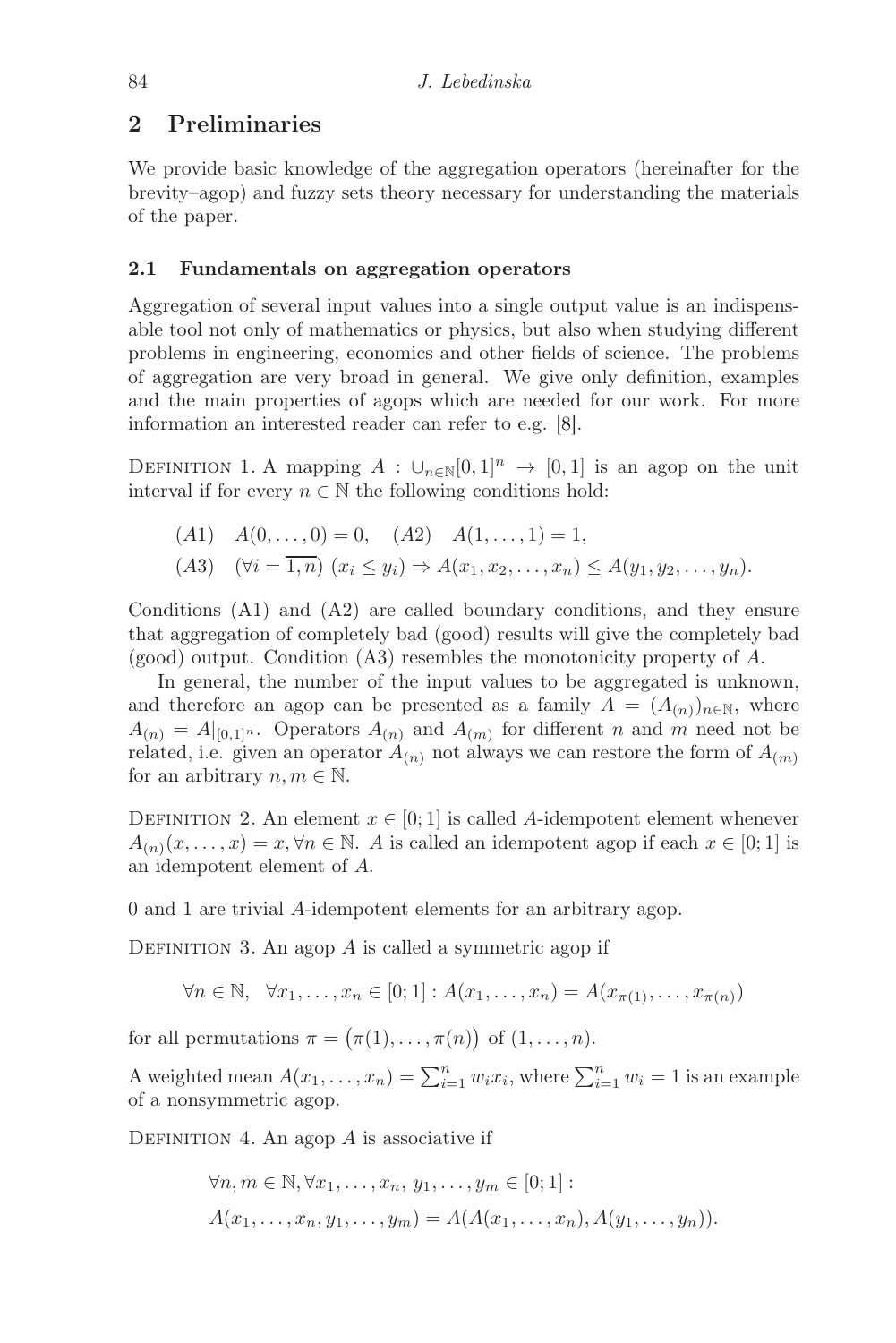The associativity of an agop allows to aggregate first some subsystems of all inputs, and then the partial outputs. For practical purposes we can start with aggregation procedure before knowing all inputs to be aggregated.

DEFINITION 5. An agop A is bisymmetric if  $\forall n, m \in \mathbb{N}, \forall x_{11}, \dots, x_{mn} \in [0, 1]$ :

$$
A_{(mn)}(x_{11},...,x_{mn}) = A_{(m)}(A_{(n)}(x_{11},...,x_{1n}),...,A_{(n)}(x_{m1},...,x_{mn}))
$$
  
=  $A_{(n)}(A_{(m)}(x_{11},...,x_{m1}),...,A_{(m)}(x_{1n},...,x_{mn})).$ 

The bisymmetry allows to aggregate first rows and then partial outputs or first columns and then partial outputs if information is stored in the form of the matrix. Bisymmetry is implied by associativity and symmetry.

DEFINITION 6. An element  $e \in [0, 1]$  is called a neutral element of A

if  $\forall n \in \mathbb{N}, \ \forall x_1, \ldots, x_n \in [0; 1]$ if  $x_i=e$  for some  $i\in\{1,\ldots,n\}$  then  $A(x_1,\ldots,x_n)=A(x_1,\ldots,x_{i-1},x_{i+1},\ldots,x_n)$ .

So the neutral element can be omitted from aggregation inputs without influencing the final output.

DEFINITION 7. An element  $a \in [0, 1]$  is called an absorbing element or annihilator of A if

 $\forall n \in \mathbb{N}, \forall x_1, \dots, x_n \in [0; 1] : a \in \{x_1, \dots, x_n\} \Rightarrow A(x_1, \dots, x_n) = a.$ 

As the most popular examples of aggregation operators there can be mentioned the following:

1. The Arithmetic Mean:  $A(x_1, \ldots, x_n) = \frac{1}{n} \sum_{i=1}^n x_i$  is a symmetric, bisymmetric and idempotent agop with no neutral and absorbing elements and no associativity.

2. The Weighted Mean:  $A(x_1, \ldots, x_n) = \sum_{i=1}^n w_i x_i$ 2. The Weighted Mean:  $A(x_1, \ldots, x_n) = \sum_{i=1}^n w_i x_i$ , where  $\forall i w_i \in [0; 1]$ ,  $\sum_{i=1}^n w_i = 1$  is a bisymmetric and idempotent agop with no neutral and absorbing elements and having no associativity and symmetry properties.

3. The Minimum:  $A(x_1, \ldots, x_n) = \min(x_1, \ldots, x_n)$  is a symmetric, associative, bisymmetric and idempotent agop with 1 being a neutral element and 0 being an absorbing element.

#### 2.2 Fuzzy set theory: basic notions

The concept of the fuzzy sets was introduced by Zadeh in [\[10\]](#page-13-3). Now there are published many fundamental works on fuzzy sets both on the theoretical aspects and applications. An interested reader can find information on different aspects of the fuzzy sets theory e.g. in monographs  $[1, 4]$  $[1, 4]$  and others. Here we restrict ourselves to the notions, which are needed for our work.

DEFINITION 8. A mapping  $P: X \rightarrow L$ , where L is an arbitrary complete lattice is called a fuzzy subset of a set  $X$ .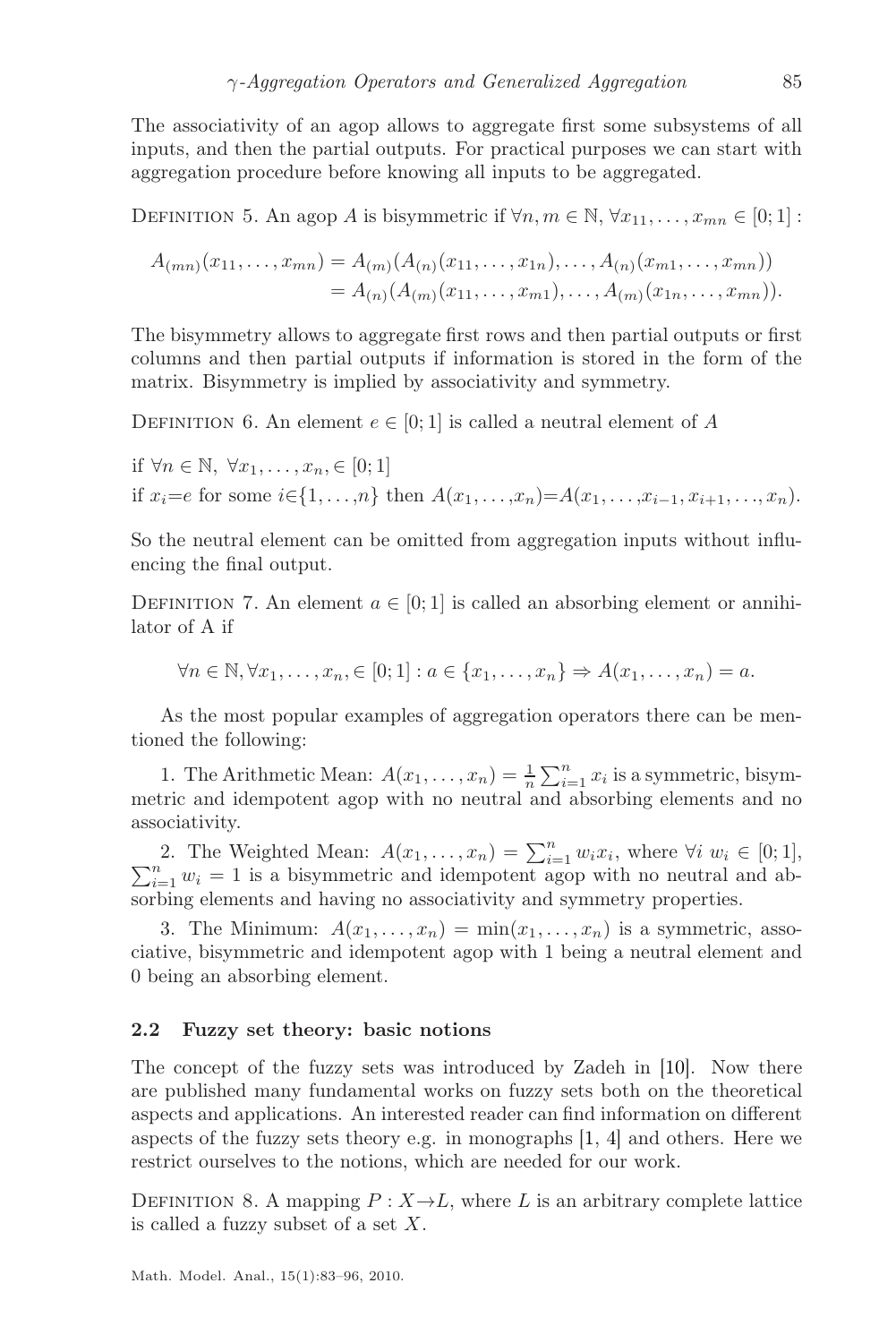Further in the paper we will take the interval [0, 1] with natural order as the lattice L and the set of real numbers  $\mathbb R$  in the role of X.  $F(\mathbb R)$  denotes the set of all fuzzy subsets of R. Let's fix  $\alpha \in [0,1]$ :

DEFINITION 9. The set  $P_{\alpha} = \{x : P(x) \ge \alpha\}$  is called the  $\alpha$ -cut of a fuzzy set P.

DEFINITION 10. The set  $P^{\alpha} = \{x : P(x) > \alpha\}$  is called the strict  $\alpha$ -cut of the fuzzy set P.

DEFINITION 11. The set  $P^0$  is called the support of the fuzzy set P.

Although fuzzy sets conceptually are interpreted as generalized sets,  $P$  is often called a membership function. The concept of a fuzzy number is very important in the theory of fuzzy sets.

DEFINITION 12. A fuzzy set  $P : \mathbb{R} \rightarrow [0, 1]$  is called a fuzzy number if the following holds:

- 1. There exists exactly one point  $x_P \in \mathbb{R}$  such that  $P(x_P) = 1$   $(x_P$  is called the vertex of  $P$ ).
- 2. All  $\alpha$ -cuts  $\alpha > 0$  are closed, bounded intervals.
- 3. Function P is nondecreasing on the interval  $(-\infty; x_P]$  and non-increasing on the interval  $(x_P; +\infty)$ .

We define a triangle fuzzy number as a fuzzy number with the following membership function:

$$
P(x) = \begin{cases} 0, & \text{if } x < p_1, \\ (x - p_1)/(p_2 - p_1), & x \in [p_1; p_2], \\ (x - p_3)/(p_2 - p_3), & x \in [p_2; p_3], \\ 0, & \text{if } x > p_3 \end{cases}
$$

for some  $p_1 \leq p_2 \leq p_3$  and:

$$
P(p_1) = \frac{p_2 - p_1}{p_2 - p_1} = 1, \text{ when } p_1 = p_2 < p_3,
$$
\n
$$
P(p_3) = \frac{p_3 - p_2}{p_3 - p_2} = 1, \text{ when } p_1 < p_2 = p_3,
$$
\n
$$
P(p_1) = \frac{p_2 - p_1}{p_2 - p_1} = 1, \text{ when } p_1 = p_2 = p_3.
$$

Fuzzy numbers  $P_1, P_2$  are ordered by inclusion

$$
P_1 \leq_F P_2 \text{ if } P_1(x) \leq P_2(x), \ \forall x \in \mathbb{R}.
$$

Other order relations used in this paper are specified later in the corresponding subsections.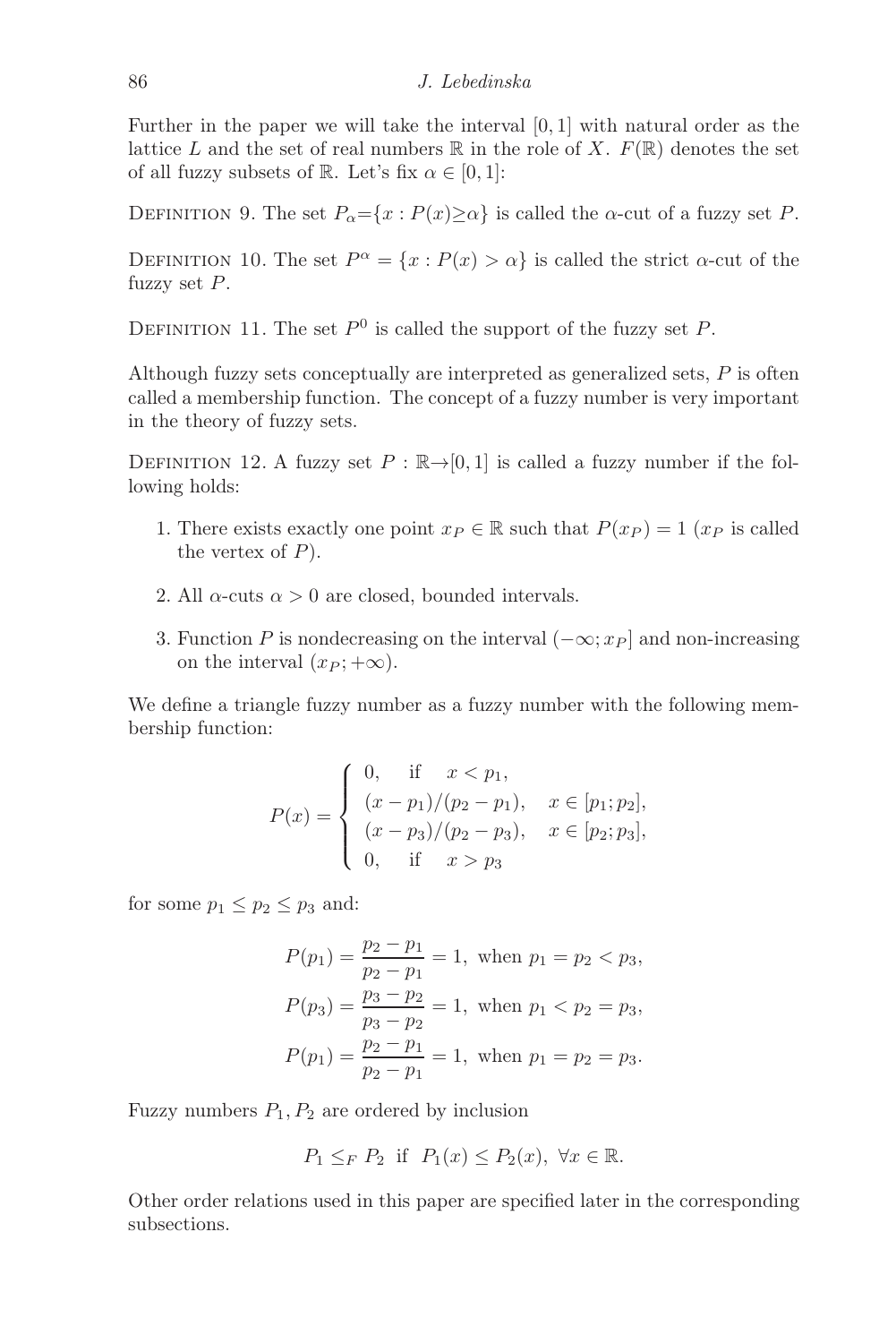#### <span id="page-4-0"></span>3 New Class of Aggregation Operators: γ-agops

#### 3.1 Definition of  $\gamma$ -agop

We introduce the notion of  $\gamma$ -agop by means of additional property  $(A_{\gamma})$ . Let  $\gamma \in [0; 1]$  and  $\varphi_{\gamma} : [0, 1] \to \{0\} \cup [\gamma, 1]$  is defined in the following way:

$$
\varphi_{\gamma}(x) = \begin{cases} 0, & \text{if } x < \gamma, \\ x, & \text{if } x \ge \gamma. \end{cases}
$$

DEFINITION 13.  $A: \bigcup_{n\in\mathbb{N}}[0,1]^n \to [0,1]$  is an  $\gamma$ -agop on the unit interval if the following conditions hold:

(A1) 
$$
A(0,...,0) = 0
$$
, (A2)  $A(1,...,1) = 1$   
( $A_{\gamma}$ ) ( $\forall i = \overline{1,n}, \gamma \in [0,1]$ )  $(\varphi_{\gamma}(x_i) \leq \varphi_{\gamma}(y_i)) \Rightarrow A(x_1,...x_n) \leq A(y_1,...,y_n)$ .

*Remark.* In case  $\gamma = 0$  and  $\varphi_0(x) = x$  condition  $(A_\gamma)$  reduces to condition (A3) in the Definition [1.](#page-1-1)

<span id="page-4-1"></span>**Proposition 1.** *If A satisfies*  $(A_{\gamma})$  and  $\gamma > \gamma'$  then A satisfies  $(A_{\gamma'})$ .

*Proof.* Let's take arbitrary  $(x_1, \ldots, x_n), (y_1, \ldots, y_n)$  satisfying the inequality  $\varphi_{\gamma}(x_i) \leq \varphi_{\gamma}(y_i)$ ,  $\forall i = \overline{1,n}$ . Since  $\varphi_{\gamma}(x_i) \leq \varphi_{\gamma}(y_i)$  and  $\gamma > \gamma'$  from the definition of  $\varphi_{\gamma}$  it follows that  $\varphi_{\gamma}(x_i) \leq \varphi_{\gamma}(y_i)$ . Therefore by condition  $(A_{\gamma})$ :

$$
A(x_1,\ldots,x_n)\leq A(y_1,\ldots,y_n)
$$

and thus  $(A_{\gamma'})$  is satisfied.  $\Box$ 

*Corollary 1.* Each  $\gamma$ -agop A satisfies properties  $(A1)$ – $(A3)$ , and hence is an agop.

Assertion of Proposition [1](#page-4-1) is not working in the opposite direction, i.e. when  $\gamma$  > γ. Examples of γ-agops given in the next section show this.

#### 3.2 Examples of  $\gamma$ -agops

It is intuitively clear that the formula of  $\gamma$ -agop should neutralize all arguments less than γ. Otherwise the left part of implication  $(A_{\gamma})$  will be true, but due to the monotonicity we will not receive the right part of implication.

Here are examples of  $\gamma$ -agops:

*Example 1.*

$$
A_1(x_1,\ldots,x_n)=\sum_{i=1}^n w_i x_i,
$$

where

$$
w_i = \begin{cases} 0, & \text{if } x_i < \gamma, \\ 1/n, & \text{if } x_i \ge \gamma. \end{cases}
$$

Math. Model. Anal., 15(1):83–96, 2010.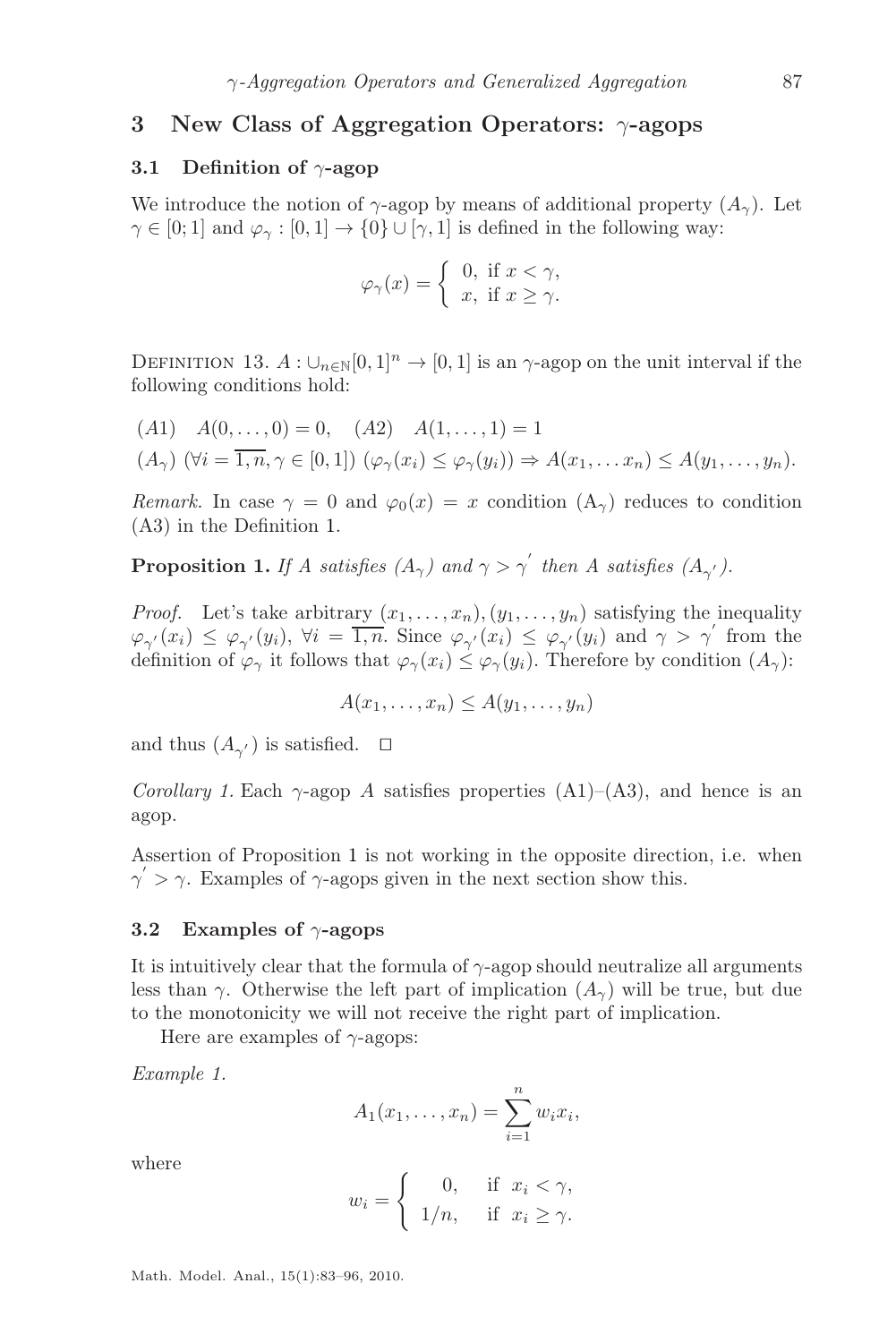*Example 2.*

$$
A_2(x_1,\ldots,x_n)=\min(w_1x_1,\ldots,w_nx_n),
$$

where

$$
w_i = \begin{cases} 0, & \text{if } x_i < \gamma, \\ 1, & \text{if } x_i \ge \gamma. \end{cases}
$$

The class of  $\gamma$ -agops is wider than the class of agops. As an example we can mention usual arithmetic mean, which does not satisfy  $(A_{\gamma})$  if  $\gamma > 0$ .

#### 3.3 Equivalence relation induced by  $\varphi_{\gamma}$

Let's introduce relation  $\equiv_{\varphi_{\gamma}}$  on  $[0, 1]^n$  in the following way:

$$
(x_1,\ldots,x_n)\equiv_{\varphi_\gamma} (y_1,\ldots,y_n)\Leftrightarrow (\varphi_\gamma(x_1),\ldots,\varphi_\gamma(x_n))=(\varphi_\gamma(y_1),\ldots,\varphi_\gamma(y_n)).
$$

Further we show that  $\equiv_{\varphi_{\gamma}}$  is an equivalence relation:

#### Reflexivity:

$$
(\varphi_{\gamma}(x_1),\ldots,\varphi_{\gamma}(x_n))=(\varphi_{\gamma}(x_1),\ldots,\varphi_{\gamma}(x_n)\Rightarrow (x_1,\ldots,x_n)\equiv_{\varphi_{\gamma}}(x_1,\ldots,x_n).
$$

#### Symmetry:

$$
(x_1, \ldots, x_n) \equiv_{\varphi_\gamma} (y_1, \ldots, y_n) \Rightarrow (\varphi_\gamma(x_1), \ldots, \varphi_\gamma(x_n)) = (\varphi_\gamma(y_1), \ldots, \varphi_\gamma(y_n))
$$
  

$$
\Rightarrow (\varphi_\gamma(y_1), \ldots, \varphi_\gamma(y_n)) = (\varphi_\gamma(x_1), \ldots, \varphi_\gamma(x_n)) \Rightarrow (y_1, \ldots, y_n) \equiv_{\varphi_\gamma} (x_1, \ldots, x_n).
$$

#### Transitivity:

$$
(x_1, \ldots, x_n) \equiv_{\varphi_\gamma} (y_1, \ldots, y_n) \text{ and } (y_1, \ldots, y_n) \equiv_{\varphi_\gamma} (z_1, \ldots, z_n)
$$
  
\n
$$
\Rightarrow (\varphi_\gamma(x_1), \ldots, \varphi_\gamma(x_n)) = (\varphi_\gamma(y_1), \ldots, \varphi_\gamma(y_n)) \text{ and }
$$
  
\n
$$
(\varphi_\gamma(y_1), \ldots, \varphi_\gamma(y_n)) = (\varphi_\gamma(z_1), \ldots, \varphi_\gamma(z_n)) \Rightarrow (\varphi_\gamma(x_1), \ldots, \varphi_\gamma(x_n))
$$
  
\n
$$
= (\varphi_\gamma(z_1), \ldots, \varphi_\gamma(z_n)) \Rightarrow (x_1, \ldots, x_n) \equiv_{\varphi_\gamma} (z_1, \ldots, z_n).
$$

When  $\gamma$  < 1 the number of equivalence classes s is infinite. In the particular case, when  $\gamma = 1$ , s is finite. We will denote equivalence classes  $X_k$ ,  $k =$  $1, 2, \ldots, s$ 

<span id="page-5-0"></span>**Proposition 2.** *If*  $(x_1, \ldots, x_n), (y_1, \ldots, y_n) \in X_k$ , A *is a*  $\gamma$ *-agop then* 

$$
A(x_1,\ldots,x_n)=A(y_1,\ldots,y_n)
$$

*Proof.* Let's take  $(x_1, \ldots, x_n), (y_1, \ldots, y_n) \in X_k$ , then according to the definition of  $\equiv_\gamma$  we can write:  $\varphi_\gamma(x_1,\ldots,x_n) = \varphi_\gamma(y_1,\ldots,y_n)$ . Let's assume that  $A(x_1, \ldots, x_n) \neq A(y_1, \ldots, y_n)$ . Then  $(A_\gamma)$  implies:

$$
A(x_1,\ldots,x_n) < A(y_1,\ldots,y_n).
$$

The same reasoning will lead us to the inequality:

$$
A(y_1,\ldots,y_n) < A(x_1,\ldots,x_n).
$$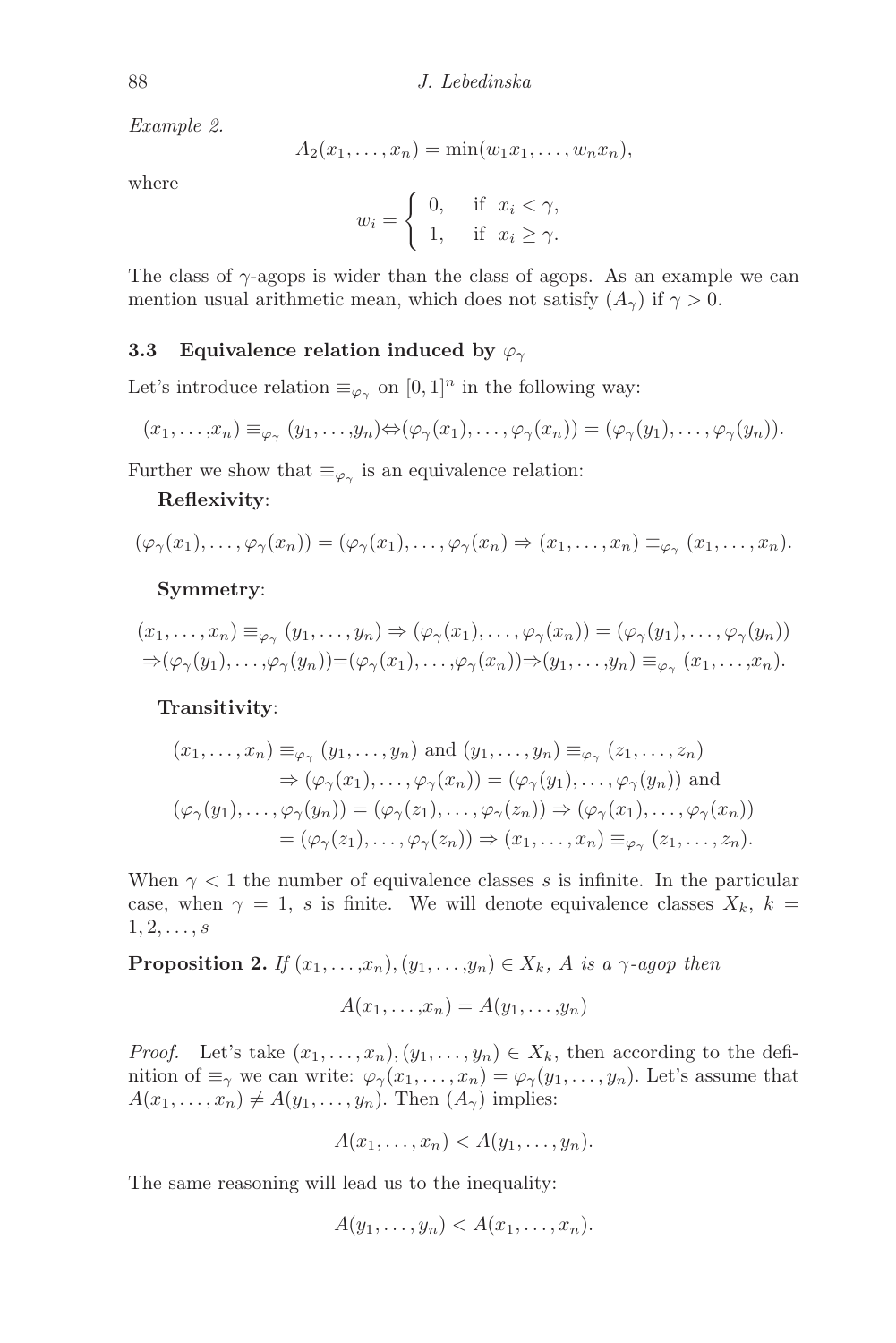The above derived inequalities cannot be true at the same time, and this means that our assumption on  $A(x_1, \ldots, x_n) \neq A(y_1, \ldots, y_n)$  is not true. □

As a corollary from Proposition [2](#page-5-0) we obtain the following result:

*Corollary 2.*  $\gamma$ -agops for  $\gamma > 0$  are not idempotent agops.

*Proof.* Proof immediately follows from the result of Proposition [2](#page-5-0) and the definition of  $\equiv_\gamma$ :

$$
\forall \gamma \in (0;1], \ \forall (x_k,\ldots,x_k): \ x_k < \gamma, \quad A(x_k,\ldots,x_k) = A(0,\ldots,0) = 0 \neq x_k.
$$

### <span id="page-6-0"></span>4 Generalized Aggregation

The problem of aggregation can be generalized if we use fuzzy subsets as input information. Functions are aggregated in this case. We are further developing this approach, which is initiated by Takaci in [\[7\]](#page-13-0). Other interesting, conceptually different methods of generalization can be found in literature, e.g. in [\[5,](#page-13-6) [6,](#page-13-7) [9\]](#page-13-8) and others.

#### <span id="page-6-1"></span>4.1 Definition of generalized agop

We give the definition of a generalized agop ([\[7\]](#page-13-0)). This notion is the base of our further considerations.

Let  $F(\mathbb{R}) = \{P|P : \mathbb{R} \to [0,1]\}$  and  $\prec$  is some order relation on  $F(\mathbb{R})$  with minimal element  $\tilde{0} \in F(\mathbb{R})$  and maximal element  $\tilde{1} \in F(\mathbb{R})$  then:

DEFINITION 14. A mapping  $\tilde{A}: \cup_{n\in\mathbb{N}} F(\mathbb{R})^n \to F(\mathbb{R})$  is called a generalized agop w.r.t. the order relation  $\prec$ , if the following conditions hold:

<span id="page-6-2"></span>
$$
(\tilde{A}1) \tilde{A}(\tilde{0},\ldots,\tilde{0}) = \tilde{0}, \quad (\tilde{A}2) \tilde{A}(\tilde{1},\ldots,\tilde{1}) = \tilde{1},
$$
  

$$
(\tilde{A}3) (\forall i = \overline{1,n}) (P_i \prec Q_i) \Rightarrow \tilde{A}(P_1,\ldots,P_n) \prec \tilde{A}(Q_1,\ldots,Q_n),
$$
  
where  $P_1,\ldots,P_n,Q_1,\ldots,Q_n \in F(\mathbb{R})$ .

Many questions related to generalized aggregation arise. The most important of them are touched in the sequel.

#### 4.2 Pointwise extension

We recall the definition of a pointwise extension:

DEFINITION 15. Let  $P_1, \ldots, P_n \in F(\mathbb{R}), \tilde{A}: \bigcup_{n \in \mathbb{N}} F(\mathbb{R})^n \to F(\mathbb{R})$  and A be an ordinary agop on the unit interval, then  $\tilde{A}$  is a pointwise extension of A if the following holds:

$$
(\tilde{E1}) : (\forall x \in \mathbb{R}, \tilde{A}(P_1, \ldots, P_n)(x) = A(P_1(x), \ldots, P_n(x)),
$$

where  $\tilde{A}(P_1, \ldots, P_n)$  is a resulting fuzzy set obtained by means of application the operator  $\tilde{A}$  to the fuzzy subsets  $P_1, \ldots, P_n$ .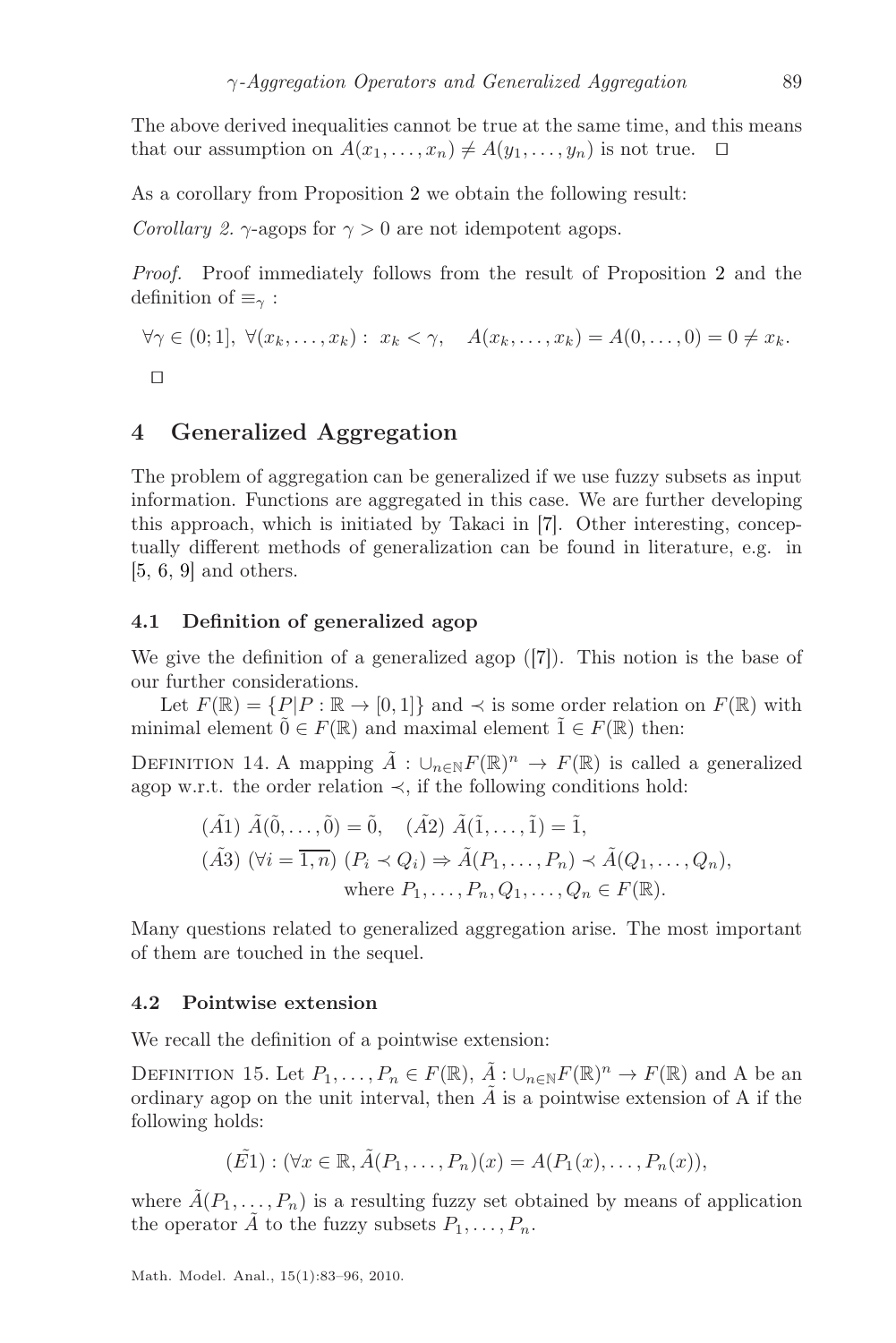We start the study of a pointwise extension in the next subsections. At the beginning we review its properties and later we consider a pointwise extension of a  $\gamma$ -agop.

#### 4.2.1 Properties of pointwise extension of an agop

We consider properties of a pointwise extension of an arbitrary agop A in this subsection.

**Proposition 3.** Let  $\tilde{A}$  be a pointwise extension of A, then the following state*ments are true:*

- (1) *if A is symmetric then*  $\tilde{A}$  *is symmetric*,
- (2) *if* A *is associative then*  $\tilde{A}$  *is associative*,
- (3) *if A is bisymmetric then*  $\tilde{A}$  *is bisymmetric*,
- (4) *if*  $A$  *is idempotent then*  $\tilde{A}$  *is idempotent.*

*Proof.* In order to prove (1) we need to show that

$$
\forall P_1, \ldots, P_n \in F(\mathbb{R}), \forall x \in \mathbb{R}, \forall n \in \mathbb{N} : \tilde{A}(P_1, \ldots, P_n)(x) = \tilde{A}(P_{\pi(1)}, \ldots, P_{\pi(n)})(x)
$$

for all permutations  $\pi = (\pi(1), \ldots, \pi(n))$  of  $(1, \ldots, n)$ . Due to definition of  $\tilde{A}$ and symmetry of A we can write:

$$
\tilde{A}(P_1, \ldots, P_n)(x) = A(P_1(x), \ldots, P_n(x)) = A(P_{\pi(1)}(x), \ldots, P_{\pi(n)}(x)) \tag{4.1}
$$

for an arbitrary permutation  $\pi = (\pi(1), \ldots, \pi(n))$  of  $(1, \ldots, n)$ .

We recall definition of  $\ddot{A}$  again and continue [\(4.1\)](#page-7-0):

<span id="page-7-0"></span>
$$
A(P_{\pi(1)}(x),...,P_{\pi(n)}(x)) = \tilde{A}(P_{\pi(1)},...,P_{\pi(n)})(x).
$$

Proof of  $(2)$  and  $(3)$  is analogous to  $(1)$ . In order to prove  $(4)$  we need to show that

$$
\forall P_i \in F(\mathbb{R}), \ \forall x \in \mathbb{R}, \ \forall n \in \mathbb{N} : \tilde{A}_{(n)}(P_i, \dots, P_i)(x) = P_i(x).
$$

It immediately follows from the definition of  $\tilde{A}$  and idempotence of  $A$ :

$$
\tilde{A}_{(n)}(P_i,\ldots,P_i)(x) = A_{(n)}(P_i(x),\ldots,P_i(x)) = P_i(x).
$$

⊓⊔

**Proposition 4.** If  $\tilde{A}$  is a pointwise extension of A, a and e are correspondingly *an absorbing and a neutral elements of* A*, then the following statements are true:*

- (1) element  $P^*(x) \in F(\mathbb{R})$  defined by the equality  $P^*(x) = a$ ,  $\forall x \in \mathbb{R}$  is an *absorbing element of* A˜*,*
- (2) element  $Q^*(x)$  ∈  $F(\mathbb{R})$  defined by the equality  $Q^*(x) = e$ ,  $\forall x \in \mathbb{R}$  is a *neutral element of A.*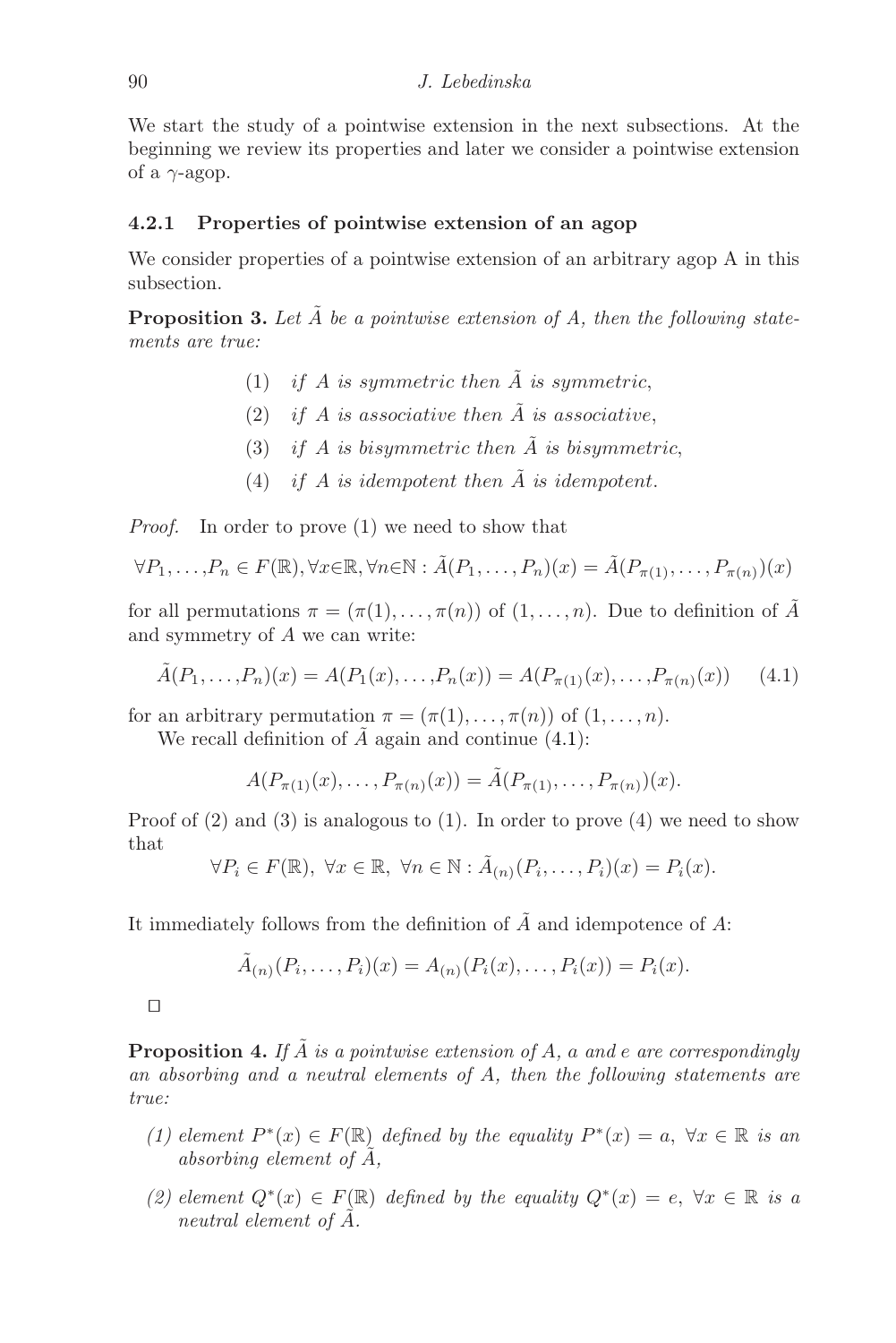*Proof.* In order to prove (1) we need to show that  $\forall P_1, \ldots, P_n \in F(\mathbb{R})$ ,  $\forall x \in \mathbb{R}$ ,  $\forall n \in \mathbb{N}$  we have that  $\tilde{A}(P_1, \ldots, P_n)(x) = P^*(x)$ , if  $P^* \in \{P_1, \ldots, P_n\}$ . Let's consider an arbitrary  $x \in \mathbb{R}$  then due to the definition of  $\tilde{A}$  we can write:

$$
\tilde{A}(P_1, \dots, P_n)(x) = A(P_1(x), \dots, P_n(x)).
$$
\n(4.2)

 $P^* \in \{P_1, \ldots, P_n\}$  and  $P^*(x) = a, \forall x \in \mathbb{R}$ , therefore one of  $A(P_1(x), \ldots, P_n(x))$ arguments is a. Since a is an absorbing element of  $A$ , the equality  $(4.2)$  can be continued in the following way

<span id="page-8-0"></span>
$$
A(P_1(x),\ldots,P_n(x))=a
$$

for an arbitrary chosen  $x \in \mathbb{R}$ . Thus, we have received that

$$
\tilde{A}(P_1,\ldots,P_n)(x)=a,\ \forall P_1,\ldots,P_n\in F(\mathbb{R}),\ \forall x\in\mathbb{R}.
$$

If we assume that  $P^{**}(x) \neq P^{*}(x)$  for some  $x \in \mathbb{R}$  and  $P^{**}(x)$  is also an absorbing element of  $\tilde{A}$  then  $\tilde{A}(P_1, ..., P_n)(x)$  where vector  $(P_1, ..., P_n)$  is such that  $P^*, P^{**} \in \{P_1, \ldots, P_n\}$  on the one hand is equal to  $P^*(x)$ , but on the other hand it is equal to  $P^{**}(x)$ . Thus we see that inequality is impossible, therefore our assumption on existence of  $P^{**}$  different from  $P^*$  is not true and  $P^*$  is the only absorbing element or equivalently all absorbing elements of  $A$  are equal. In order to prove (2) we need to show that  $\forall P_1, \ldots, P_n \in F(\mathbb{R}), \forall x \in \mathbb{R}, \forall n \in \mathbb{N}$ 

$$
\tilde{A}(P_1, \ldots, P_i, \ldots, P_n)(x) = \tilde{A}(P_1, \ldots, P_{i-1}, P_{i+1}, \ldots, P_n)(x)
$$

if  $P_i = Q^*$  for some  $i \in \{1, ..., n\}$ . We consider an arbitrary  $x \in \mathbb{R}$  and assume that  $P_i(x) = Q^*(x) = e, \forall x$  for some  $i \in \{1, ..., n\}$ , then exploiting  $\tilde{A}$  definition we can write:

<span id="page-8-1"></span>
$$
\tilde{A}(P_1, \dots, P_i, \dots, P_n)(x) = A(P_1(x), \dots, P_i(x), \dots, P_n(x))
$$
\n(4.3)

*i*-th argument of  $A(P_1(x),...,P_i(x),...,P_n(x))$  is e and can be omitted as it is a neutral element of  $A$ . Thus we continue  $(4.3)$  in the following way:

$$
A(P_1(x),...,P_i(x),...,P_n(x)) = A(P_1(x),...,P_{i-1}(x),P_{i+1}(x),...,P_n(x))
$$
  
=  $\tilde{A}(P_1,...,P_{i-1},P_{i+1},...,P_n)(x).$ 

We assume that a neutral element is not unique, i.e.  $\exists Q^{**}(x) \neq Q^{*}(x)$  for some  $x \in \mathbb{R}$  and  $Q^{**}(x)$  is also a neutral element of A and we consider a vector  $(P_1, \ldots, P_n)$  s.t.  $P_1 = Q^*$  and  $P_i = Q^{**}, i = 2, \ldots, n$ . Using neutrality of A versus  $Q^*$  we obtain:

<span id="page-8-2"></span>
$$
\tilde{A}(P_1, \dots, P_n) = \tilde{A}_{(n-1)}(Q^{**}, \dots, Q^{**})
$$
\n(4.4)

now we apply neutrality versus  $Q^{**}$ , property  $\tilde{A}_{(1)}(P) = P$  and continue [\(4.4\)](#page-8-2):

$$
\tilde{A}_{(n-1)}(Q^{**},\ldots,Q^{**})=\tilde{A}_{(n-2)}(Q^{**},\ldots,Q^{**})=\cdots=\tilde{A}_{(1)}(Q^{**})=Q^{**}.
$$

In the same way first employing neutrality of  $Q^{**}$  and then property  $\tilde{A}_{(1)}(P)$  = P we obtain:

$$
\tilde{A}(P_1,\ldots,P_n) = \tilde{A}_{(1)}(Q^*) = Q^*.
$$

Math. Model. Anal., 15(1):83–96, 2010.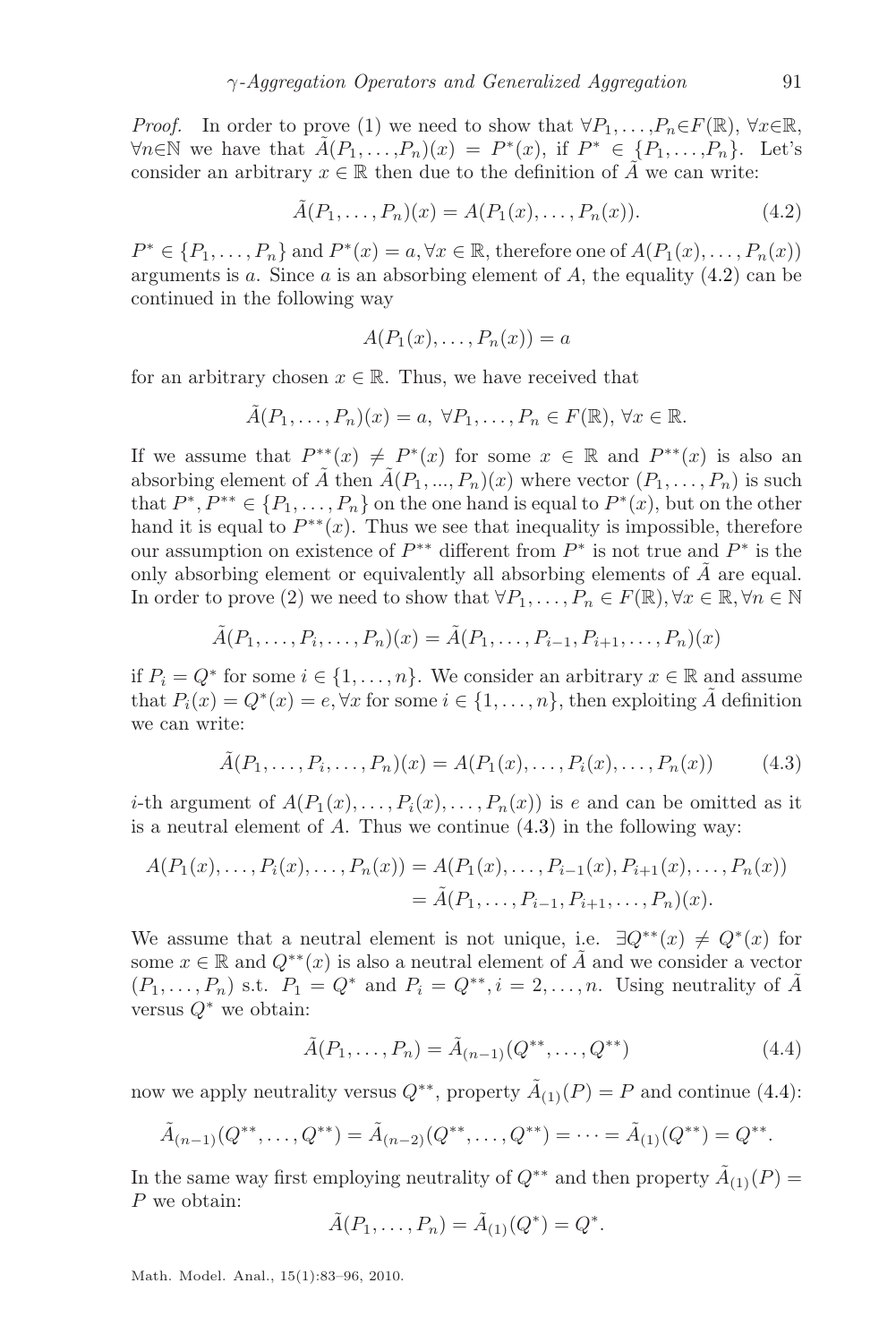Thus we have

$$
\tilde{A}(P_1,\ldots,P_n)=Q^* \text{ and } \tilde{A}(P_1,\ldots,P_n)=Q^{**}
$$

but  $Q^* \neq Q^{**}$  and so, we have obtained contradiction.  $\Box$ 

# 4.2.2 Pointwise extension of  $\gamma$ - agop w.r.t. order relation  $\subseteq_{F_1}^{\alpha}$

The main subject of this subsection is a  $\gamma$ -agop, and we study its pointwise extension w.r.t. to order relation  $\subseteq_{F_1}^{\alpha}$ . If one considers order  $\subseteq_{F_1}$  defined on  $F(\mathbb{R})$  in the following way:

$$
P, Q \in F(\mathbb{R}), P \subseteq_{F_1} Q \Leftrightarrow (\forall x \in \mathbb{R})(P(x) \le Q(x)),
$$

then in this case the minimal element  $\hat{0}$  and the maximal element  $\hat{1}$  are given respectively by :

$$
\tilde{0}(x) = 0, \quad \tilde{1}(x) = 1, \quad \forall x \in \mathbb{R}.
$$

Then it is proved (see [\[7\]](#page-13-0)) that pointwise extension is a generalized agop w.r.t. order  $\subseteq F_1$ . Given  $\alpha \in [0,1]$  we introduce an order  $\subseteq^{\alpha}_{F_1}$  on  $F(\mathbb{R})$  in the following way:

$$
P, Q \in F(\mathbb{R}), P \subseteq_{F1}^{\alpha} Q \Leftrightarrow (\forall x \in \mathbb{R})(P(x) \ge \alpha \Rightarrow P(x) \le Q(x)).
$$

The minimal element  $\tilde{0}$  and the maximal element  $\tilde{1}$  are defined correspondingly:

$$
\tilde{0}(x) = \alpha_x \le \alpha, \quad \tilde{1}(x) = 1, \quad \forall x \in \mathbb{R}.
$$

 $\alpha_x$  depends on x and it is clear that  $\tilde{0}$  defined in this way is not unique. E.g.

$$
\tilde{0}(x) = \alpha/2, \forall x \text{ and } \tilde{0} = \begin{cases} 0, & \text{if } x < x_0, \\ \alpha/3, & \text{if } x \ge x_0, \end{cases}
$$

both represent the class of the minimal elements. Unless it is specified differently, we consider that  $\hat{0}$  is defined in the general way. As one can see  $\hat{1}$  for both orders  $\subseteq_{F1}$  and  $\subseteq_{F1}^{\alpha}$  are defined in the same manner. And  $\tilde{0}$  for  $\subseteq_{F1}$  is one particular case of  $\tilde{0}$  for  $\subseteq_{F_1}^{\alpha}$ . It immediately follows from order definitions that  $\subseteq_{F_1}$  is a particular case of  $\subseteq_{F_1}^{\alpha}$  (when  $\alpha = 0$ ). The result formulated below, shows that under a special condition pointwise extension of a  $\gamma$ -agop will be an object of the class of generalized agops introduced in Section [4.1.](#page-6-1)

**Theorem 1.** *If*  $\tilde{A}$  *is a pointwise extension of a*  $\gamma$ -agop  $A$ *, and*  $\gamma > \alpha$ *, then it is generalized agop w.r.t. order relation*  $\subseteq_{F1}^{\alpha}$ .

*Proof.* We need to show  $\tilde{A}1-\tilde{A}3$  from the Definition [14.](#page-6-2) Consider  $\tilde{A}1$ . According to definitions of pointwise extension and  $\tilde{0}$  for an arbitrary  $x \in \mathbb{R}$  we can write:

<span id="page-9-0"></span>
$$
\tilde{A}(\tilde{0},\ldots,\tilde{0})(x) = A(\tilde{0}(x),\ldots,\tilde{0}(x)) = A(\alpha_x,\ldots,\alpha_x),\tag{4.5}
$$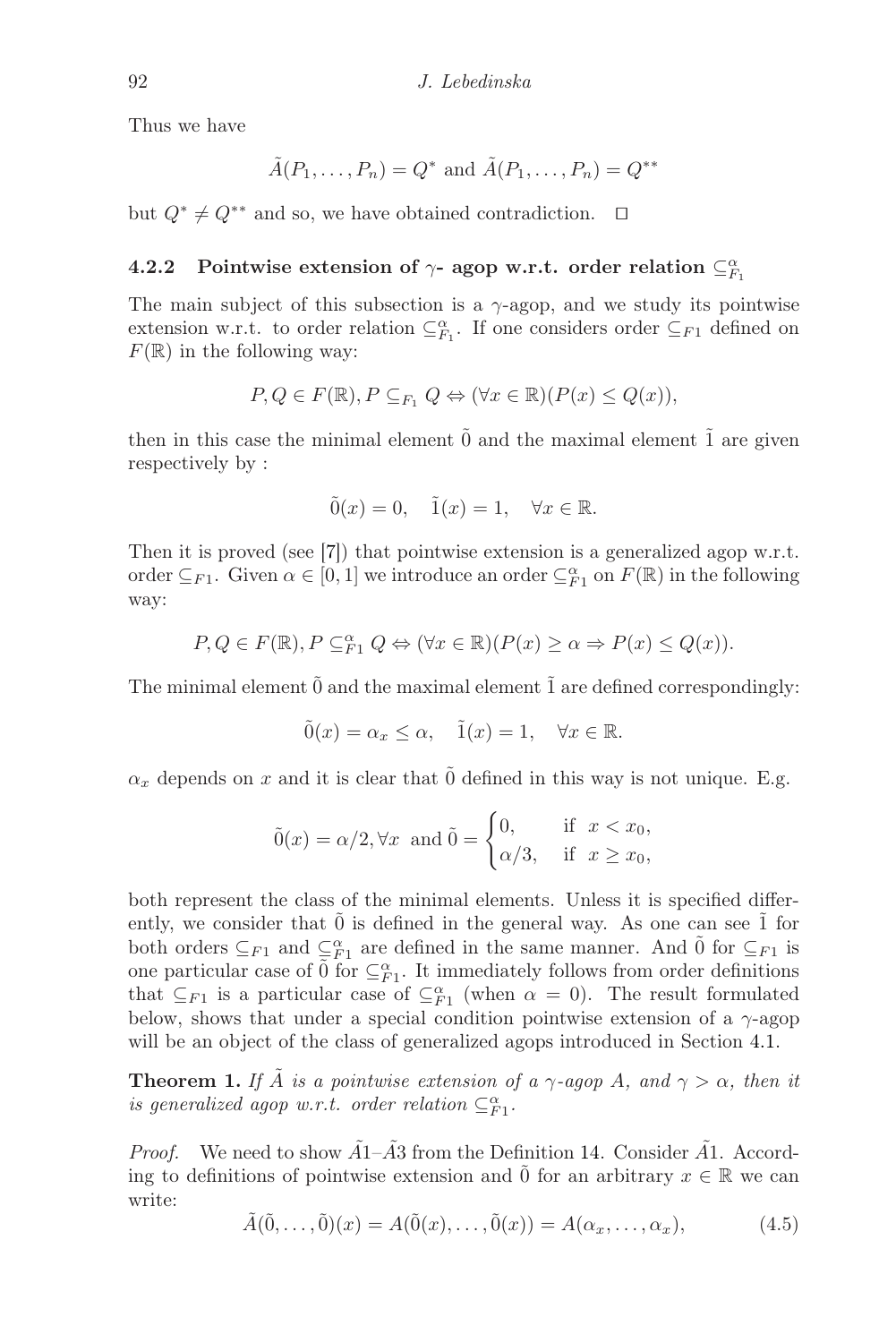where  $\tilde{0}$  is general representative of the class of minimal elements.  $\alpha_x \leq \alpha < \gamma$ then according to the Proposition [2](#page-5-0) we can continue [\(4.5\)](#page-9-0):

$$
A(\alpha_x,\ldots,\alpha_x)=A(0,\ldots,0)=0.
$$

So,  $\forall x \in \mathbb{R} \ \tilde{A}(\tilde{0}, \ldots, \tilde{0})(x) = 0 \leq \alpha$  and this means that

<span id="page-10-2"></span><span id="page-10-1"></span>
$$
\tilde{A}(\tilde{0}, \dots, \tilde{0})(x) = \tilde{0}(x). \tag{4.6}
$$

Consider  $\tilde{A}2$ . According to definitions of pointwise extension and  $\tilde{1}$  for an arbitrary  $x \in \mathbb{R}$  we can write:

$$
\tilde{A}(\tilde{1},\ldots,\tilde{1})(x) = A(\tilde{1}(x),\ldots,\tilde{1}(x)) = A(1,\ldots,1).
$$

The equality  $A(1, \ldots, 1) = 1$  follows from the boundary condition for  $\gamma$ -agop. Thus,

$$
\tilde{A}(\tilde{1},\ldots,\tilde{1})(x) = 1 = \tilde{1}(x), \ \forall x \in \mathbb{R}.
$$

Consider  $\tilde{A}3$ . It is given that  $(\forall i = \overline{1,n})$   $(P_i \subseteq_{F_1}^{\alpha} Q_i)$  and we need to show that

<span id="page-10-0"></span>
$$
\tilde{A}(P_1,\ldots,P_n) \subseteq_{F1}^{\alpha} \tilde{A}(Q_1,\ldots,Q_n)
$$
\n(4.7)

According to definition of pointwise extension  $\forall x \in \mathbb{R}$  we can write:

$$
\tilde{A}(P_1, \dots, P_n)(x) = A(P_1(x), \dots, P_n(x)),
$$
\n
$$
\tilde{A}(Q_1, \dots, Q_n)(x) = A(Q_1(x), \dots, Q_n(x)).
$$
\n(4.8)

If  $P_i(x) \ge \alpha$  then according to the inclusion  $P_i(x) \subseteq_{F_1}^{\alpha} Q_i(x) P_i(x) \le Q_i(x)$ . If  $P_i(x) < \alpha$  and thus  $P_i(x) < \gamma$  then  $\varphi_\gamma(P_i(x)) = 0$  and according to Proposition [2](#page-5-0) formula [\(4.8\)](#page-10-0) can be continued in the following way:

$$
\tilde{A}(P_1,\ldots,P_n)(x) = A(P_1(x),\ldots,0,\ldots,P_n(x)),
$$

where 0 stands on the positions, which belong to the index set

$$
I_1 = \{i_1, ..., i_k\} \subseteq \{1, ..., n\} : P_i(x) < \alpha, \forall i \in I_1.
$$

Anyhow for  $i \in I_1 \ Q_i(x) \geq 0$  and therefore  $P_i(x) \leq Q_i(x)$ . Thus  $P_i(x) \leq Q_i(x)$  $\forall i$  and thus monotonicity of A provides the following inequality:

$$
A(P_1(x),\ldots,P_n(x))\leq A(Q_1(x),\ldots,Q_n(x)).
$$

So, we have shown  $(4.7)$ . □

*Remark.* The correct way to write formula [\(4.6\)](#page-10-2) would be  $\tilde{A}(\tilde{0}, \ldots, \tilde{0})(x) =$  $\tilde{0}^*(x)$ , where  $\tilde{0}^*(x) = 0$ ,  $\forall x \in \mathbb{R}$  is just one particular representative of the class of minimal elements. This means that any finite subset of elements from the class of minimal elements will be aggregated into one particular element from the same class. This obstacle modifies boundary condition  $(A1)$ , but we assume that all elements from the class of minimal elements are equivalent (have the same properties), therefore we do not distinguish between them and agree with such deviation of aggregated result from the input.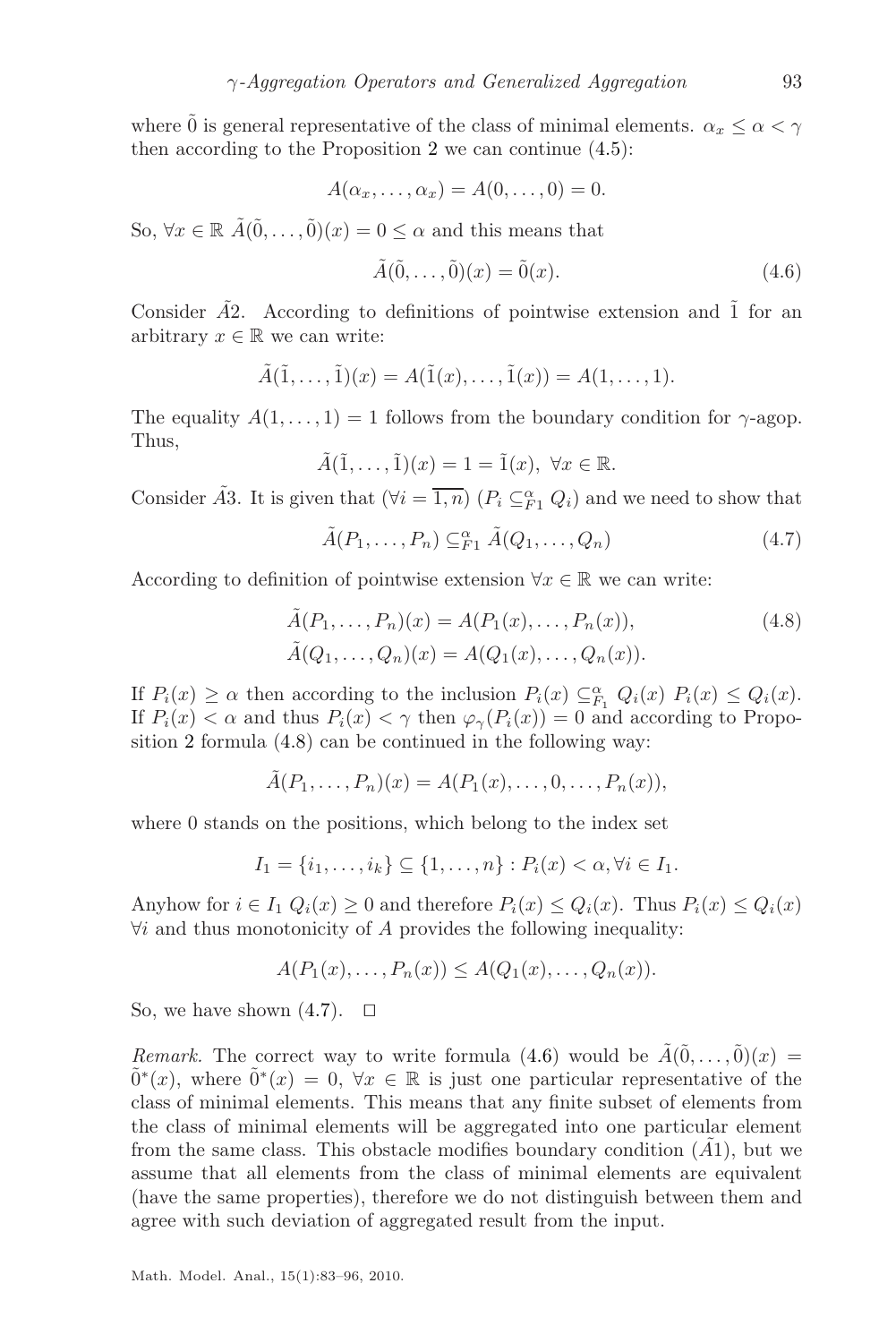#### 4.2.3 Special class of horizontal orders

We study a special class of horizontal orders and pointwise extension of  $\gamma$ -agops in the sequel. Further we take  $[a, b] \subset \mathbb{R}$  in the role of X and consider

$$
F([a, b]) = \{P|P : [a, b] \to [0, 1]\}.
$$

Let's observe an order relation  $\subseteq_{F_2}^{\alpha}$  defined on  $F([a, b])$  in the following way:

$$
P, Q \in F([a, b]), \alpha \in (0, 1], P \subseteq_{F_2}^{\alpha} Q \Leftrightarrow \overline{P}^{\alpha} \leq \underline{Q}^{\alpha},
$$

where

$$
P^{\alpha} = \{x : P(x) \ge \alpha\}, \quad \min P^{\alpha} = \underline{P}^{\alpha}, \quad \max P^{\alpha} = \overline{P}^{\alpha},
$$
  

$$
Q^{\alpha} = \{x : Q(x) \ge \alpha\}, \quad \min Q^{\alpha} = Q^{\alpha}, \quad \max Q^{\alpha} = \overline{Q}^{\alpha}.
$$

It immediately follows from the properties of  $\alpha$ -cuts that

$$
P \subseteq_{F_2}^{\alpha_1} Q \Rightarrow P \subseteq_{F_2}^{\alpha_2} Q, \quad \forall \alpha_2 > \alpha_1.
$$

 $\tilde{0}$  and  $\tilde{1}$  are defined in the following way:

$$
\tilde{0}(x) = \begin{cases} 1, & \text{if } x = a, \\ \alpha_x < \alpha, \text{ otherwise.} \end{cases}, \quad \tilde{1}(x) = \begin{cases} 1, & \text{if } x = b, \\ \alpha_x < \alpha, \text{ otherwise.} \end{cases}
$$

Again definitions of  $\tilde{0}$  and  $\tilde{1}$  are not unique. But we assume that all representatives from the class of the minimal (accordingly maximal) elements are equivalent.

# 4.2.4 Pointwise extension of  $\gamma$ -agop w.r.t.  $\subseteq_{F_2}^{\alpha}$

It is easy to construct examples showing that even if the input information by pairs is ordered w.r.t.  $\subseteq_{F_2}^{\alpha} (\forall i = \overline{1,n}, P_i \subseteq_{F_2}^{\alpha} Q_i)$  the aggregation result need not be ordered in the same manner. As a result  $\tilde{A}$  is not a generalized agop w.r.t.  $\subseteq_{F_2}^{\alpha}$  for an arbitrary  $\gamma$ -agop.

*Example 3.* Let's consider triangular numbers

$$
P_1 = (1, 2, 3), P_2 = (5, 6, 7), Q_1 = (3, 4, 5), Q_2 = (7, 8, 9)
$$

and pointwise extension of  $\gamma$ -agop  $A_{\gamma} = \max(\omega_1 x_1, \omega_2 x_2)$ , where

<span id="page-11-0"></span>
$$
\omega_i = \begin{cases} 0, & \text{if } x < \gamma, \\ 1, & \text{if } x \ge \gamma, \end{cases} \quad \forall i = 1, 2, \quad \forall \alpha \in (0, 1] \quad P_i \subseteq_{F_2}^{\alpha} Q_i.
$$

$$
\tilde{A}(P_1, P_2)(x) = \max(\omega_1 P_1(x), \omega_2 P_2(x)) = \begin{cases} x - 1, & \text{if } x \in [1 + \gamma; 2], \\ 3 - x, & \text{if } x \in (2; 3 - \gamma], \\ x - 5, & \text{if } x \in [5 + \gamma; 6], \\ 7 - x, & \text{if } x \in (6; 7 - \gamma], \\ 0, & \text{otherwise.} \end{cases}
$$
(4.9)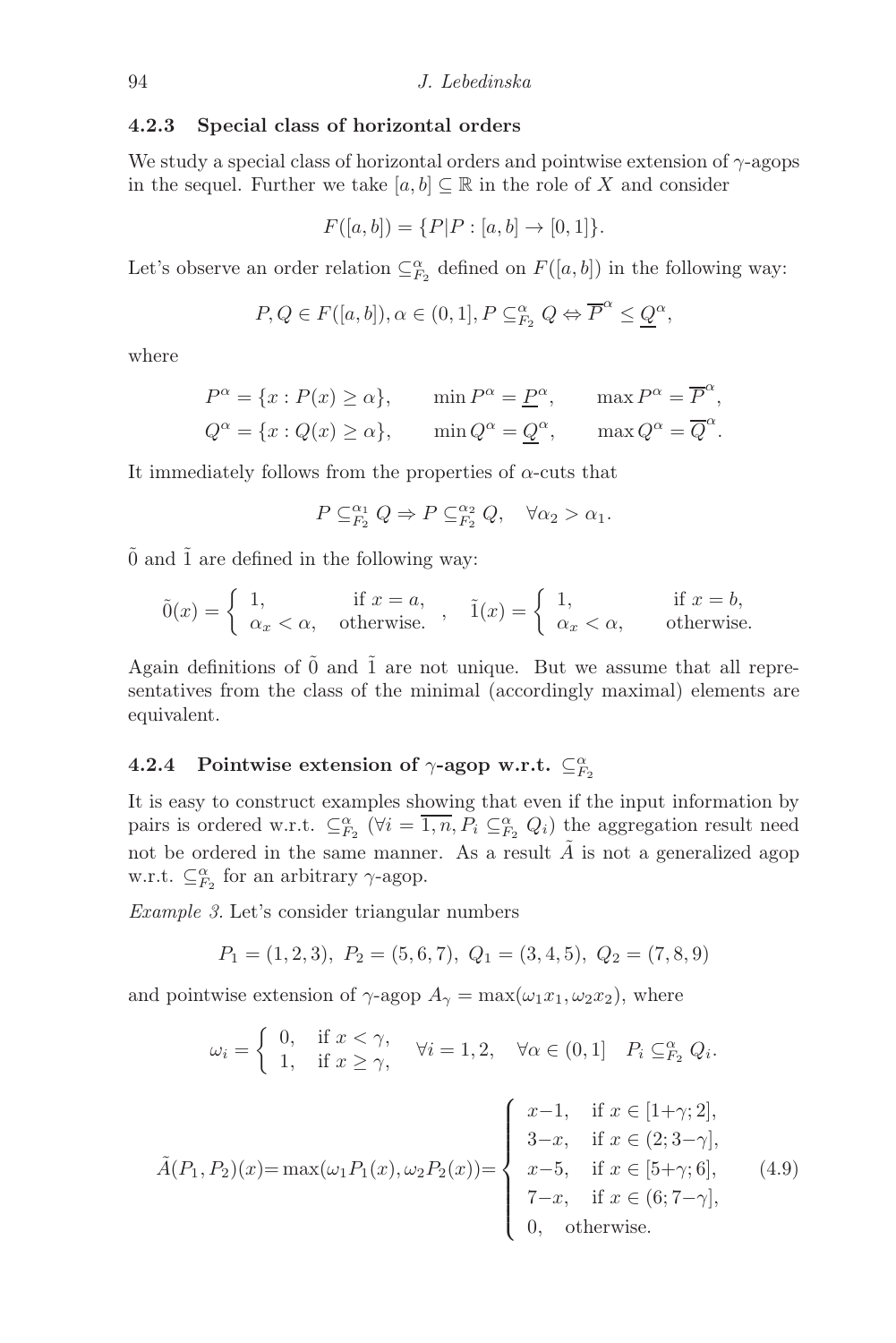<span id="page-12-1"></span>
$$
\tilde{A}(Q_1, Q_2)(x) = \max(\omega_1 Q_1(x), \omega_2 Q_2(x)) = \begin{cases}\nx - 3, & \text{if } x \in [3 + \gamma; 4], \\
5 - x, & \text{if } x \in (4; 5 - \gamma], \\
x - 7, & \text{if } x \in [7 + \gamma; 8], \\
9 - x, & \text{if } x \in (8; 9 - \gamma], \\
0, & \text{otherwise.} \n\end{cases}
$$
\n(4.10)

According to formulas [\(4.9\)](#page-11-0) and [\(4.10\)](#page-12-1)

$$
\tilde{A}(P_1, P_2)(6) = 1, \quad \tilde{A}(Q_1, Q_2)(4) = 1
$$

thus for an arbitrary  $\alpha^* \in (0,1]$ 

$$
\max \left\{ x : \tilde{A}(P_1, P_2) \ge \alpha^* \right\} \ge 6, \quad \min \left\{ x : \tilde{A}(Q_1, Q_2) \ge \alpha^* \right\} \le 4
$$

and therefore  $\tilde{A}(P_1, P_2) \neg \subseteq_{F_2}^{\alpha} \tilde{A}(Q_1, Q_2), \forall \alpha \in (0, 1].$ 

Inconsistency between input information order and aggregated information order comes from different approaches in definitions: pointwise extension is defined pointwise for  $\forall x \in [a, b]$ , but  $\subseteq_{F_2}^{\alpha}$  is defined on a fixed level  $\alpha$ .

#### <span id="page-12-0"></span>5 Some Remarks on Practical Application

Agops include roughly all nondecreasing mappings with finite (sometimes infinite) number of arguments, preserving the boundaries. Such a large class of mappings obviously has found a broad practical application in different areas.

Many real-world problems can be considered within the information aggregation framework where separate information sources are combined to produce more accurate and simpler evaluation. This final evaluation is a base for conclusion or decision, therefore agops are widely used in multi-criteria decision making and multi-attributes classification. An example of application of information aggregation in financial decision making can be found in [\[5\]](#page-13-6). More sophisticated decision and classification problems based on interacting criteria or attributes can be solved by means of fuzzy integrals, which are special class of agops  $([2, 3])$  $([2, 3])$  $([2, 3])$  $([2, 3])$  $([2, 3])$ .

Aggregation of information represented by fuzzy sets plays the central role in intelligent systems where fuzzy rule base and reasoning mechanism are applied. Pointwise extension (similarly to other approaches considered e.g. in [\[6\]](#page-13-7)) observed in this paper can be successfully applied in this area.

Extension of the  $\gamma$ -agop can be used in this way as well. Additionally it allows some pieces of information to be ignored and researcher can leverage the amount of ignored information by choosing an appropriate  $\gamma$ . On the one hand this obviously extends a range of problems solved by means of  $\gamma$ -agop extension versus extension of usual agops, on the other hand the class of  $\gamma$ -agops is smaller and therefore sometimes a more appropriate agop can be chosen from the bigger class of all agops.